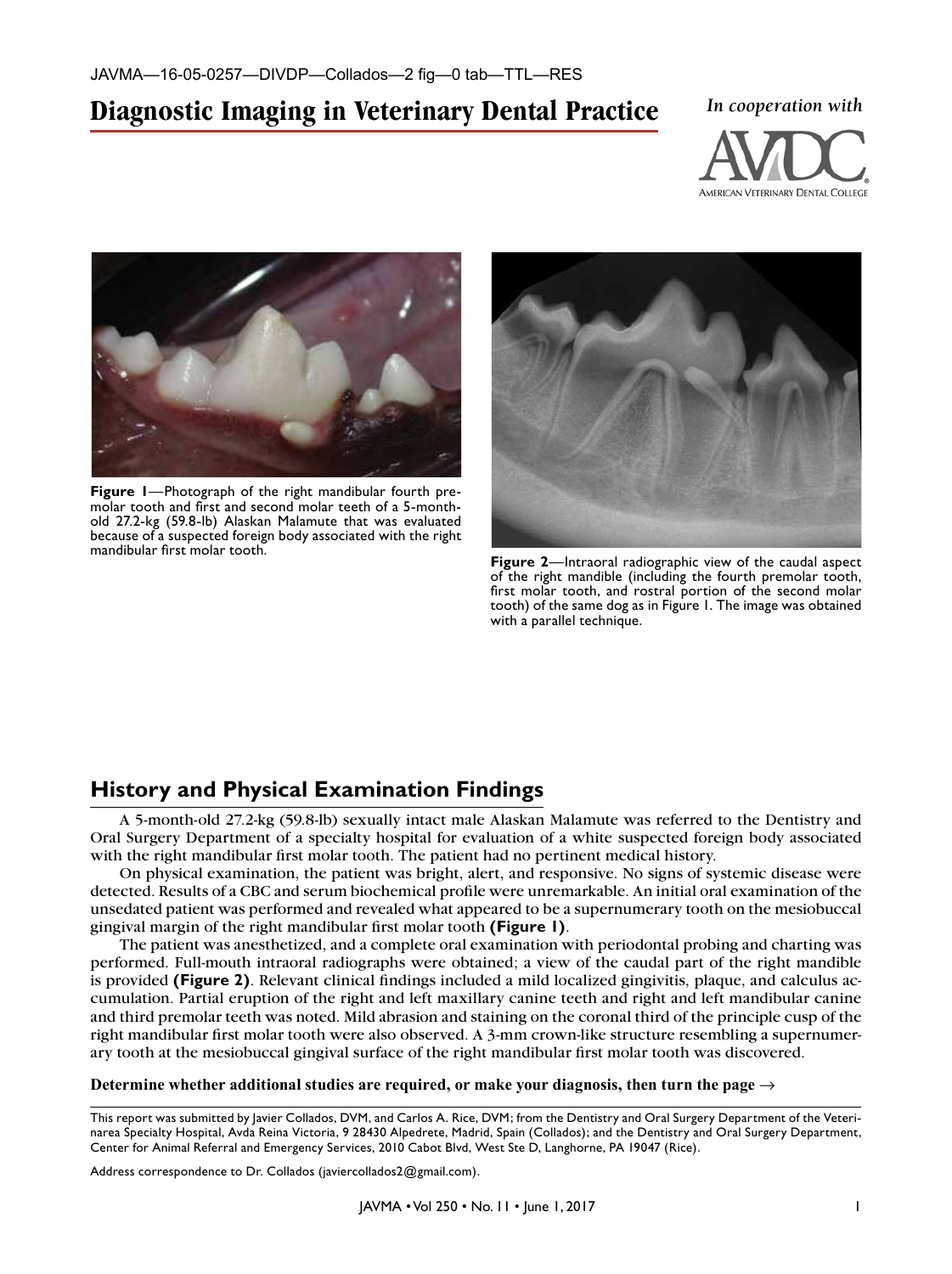# **Diagnostic Imaging Findings and Interpretation**

Intraoral radiographs of the caudal aspect of the right mandible confirmed the suspected finding of a supernumerary tooth **(Figure 3)**. This supernumerary tooth measured 15 mm in length and resembled an incisor or first premolar tooth. The crown of this supernumerary tooth was located on the mesiobuccal aspect of the right mandibular first molar tooth, with the root angled toward the distal root of the fourth premolar tooth. A well-defined periodontal ligament space could be traced along the entire length of the tooth root. In addition, a periapical lucency surrounded by moderately dense bone suggestive of a periapical granuloma or abscess was associated with the supernumerary tooth.



**Figure 3**—Same intraoral radiographic view as in Figure 2. The fourth premolar tooth, first molar tooth, and rostral part of the second molar tooth are indicated (white arrows). A supernumerary tooth (black arrow) is present.

### **Treatment and Outcome**

With the patient under general anesthesia, a right inferior alveolar nerve block (0.6 mL [3 mg]) was performed with bupivacaine hydrochloride (5 mg/mL). A sulcular incision was performed around the supernumerary tooth with a No. 15 scalpel blade. A 2-mm luxator was used to extract the tooth without complications. One perioperative injection of meloxicam (0.2 mg/kg [0.09 mg/lb], SC) was administered.

The patient recovered well after surgery and was discharged from the hospital. The owners were instructed to administer meloxicam (0.1 mg/kg [0.045 mg/lb], PO, q 24 h, for 5 days) and tramadol hydrochloride (2 mg/kg [0.91 mg/lb], PO, q 12 h, for 1 day) for management of postoperative discomfort. The extracted tooth was submitted for histopathologic evaluation, which revealed a well-organized structure with a central pulp cavity surrounded by dentin and a crown covered by enamel, consistent with a tooth structure. Histologic analysis also confirmed the presence of a periapical granuloma. Reexamination was performed 14 days after the surgical procedure. No signs of pain or discomfort were detected, and the surgery site had completely healed.

#### **Comments**

Intraoral radiography (especially full-mouth radiography) is essential in evaluating unusual dental structures as in the dog of this report. In 1 study, $1$ full-mouth intraoral radiographs provided additional, clinically useful, or essential information in 163 of 226 (72%) dogs imaged. Although results of histopathologic examination confirmed that the structure was a tooth, dental radiography provided excellent information on possible differential diagnoses and allowed us to rule out the initial suspicion of the presence of a foreign body. The main differential diagnoses after intraoral radiography was performed included the presence of a denticle as part of a compound odontoma, a tooth with an abnormal cone-shaped crown (or so-called peg tooth), or a supernumerary permanent tooth.

A compound odontoma was compatible with the patient's age; however, this type of odontoma is associated with various rudimentary tooth-like structures<sup>2</sup> known as denticles, which were not detected in this case. A peg tooth is a tooth with an abnormal crown morphology, which is known to be associated with X-linked hypohidrotic ectodermal dysplasia in dogs.3 Because the patient had a complete set of adult dentition, we excluded a peg tooth from our differential diagnosis list. Given the clinical and histologic appearance of the tooth in question, the most probable diagnosis in this case was the presence of a supernumerary tooth.

Supernumerary teeth are teeth that form in excess of the normal dental formula, and they are reported to develop in 0.3% to 3.8% of the human population.<sup>4</sup> The presence of supernumerary teeth has also been evaluated in certain dog breeds. In a study<sup>5</sup> of Greyhounds, the most prevalent location for a supernumerary tooth was immediately distal to the maxillary and mandibular canine teeth, and the shape was typically that of a first premolar tooth. Results of a study $6$  of supernumerary teeth in horses suggested that these teeth may develop and erupt normally; have an inverted, transverse, or ectopic position; or follow an abnormal path of eruption.

The case described in the present report was unique in that it involved the presence of a supernumerary tooth that was not similar to the regional premolar and molar teeth, and because the macro